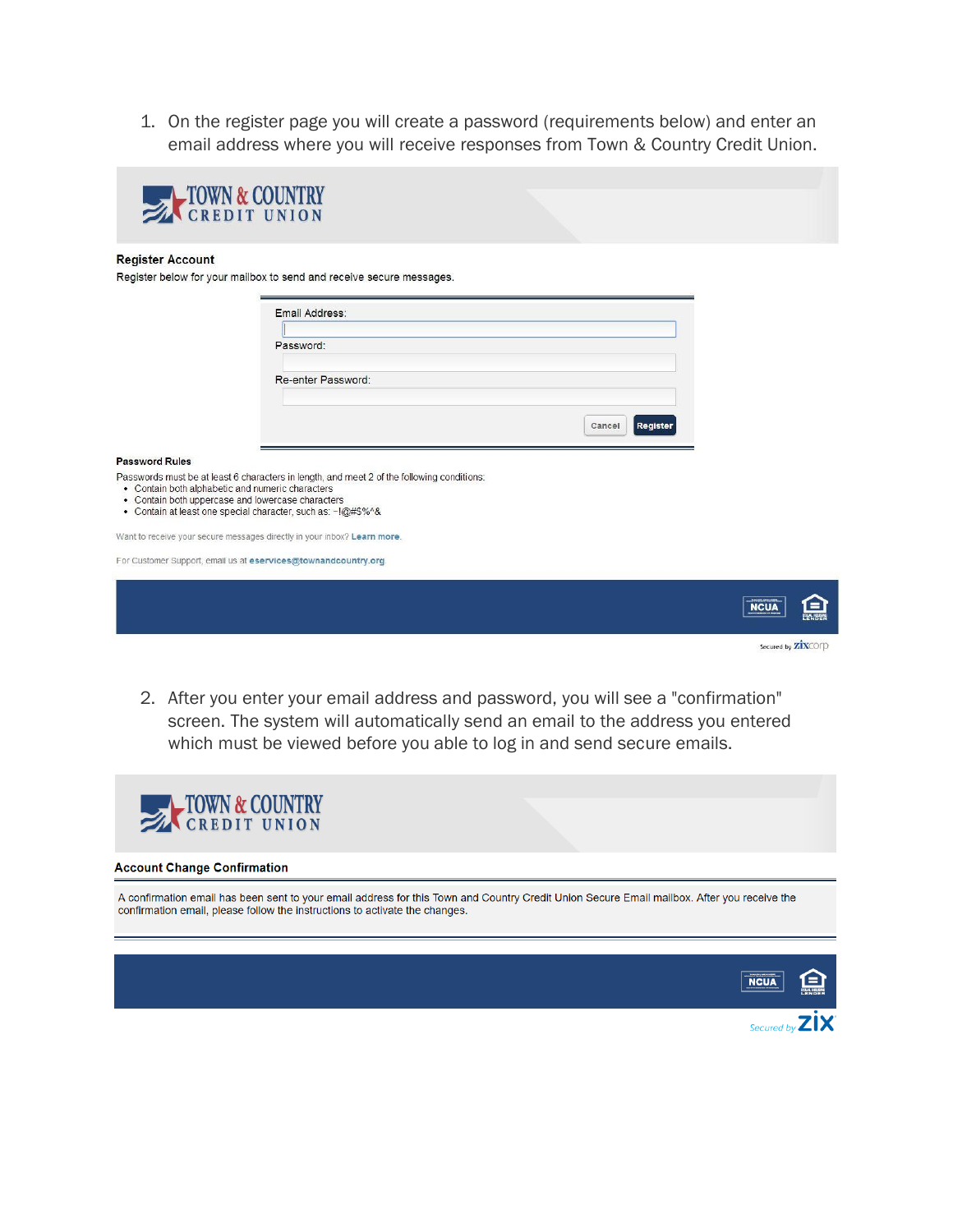3. Below is the email you will receive. To confirm your activation you must open this email and click the "Activate" link contained within.



townandcountry.notification@zixmessagecenter.com Town and Country Credit Union Secure Email Notification

Your Town and Country Credit Union Secure Email password is pending.

To activate or decline your new password, click the link below:

Wed 9/25/2019 11:10 AM

https://web1.zixmail.net/s/passwordresetconfirmation?b=townandcountry&cmd=ABDgolkWuIWoDWP7E0mBpAT8

If the link above is disabled, copy and paste it into your Internet browser address bar.

4. After you click on the active link, you will be directed to the secure email portal using the email address and password you created.



For Customer Support, email us at **eservices@townandcountry.org**.

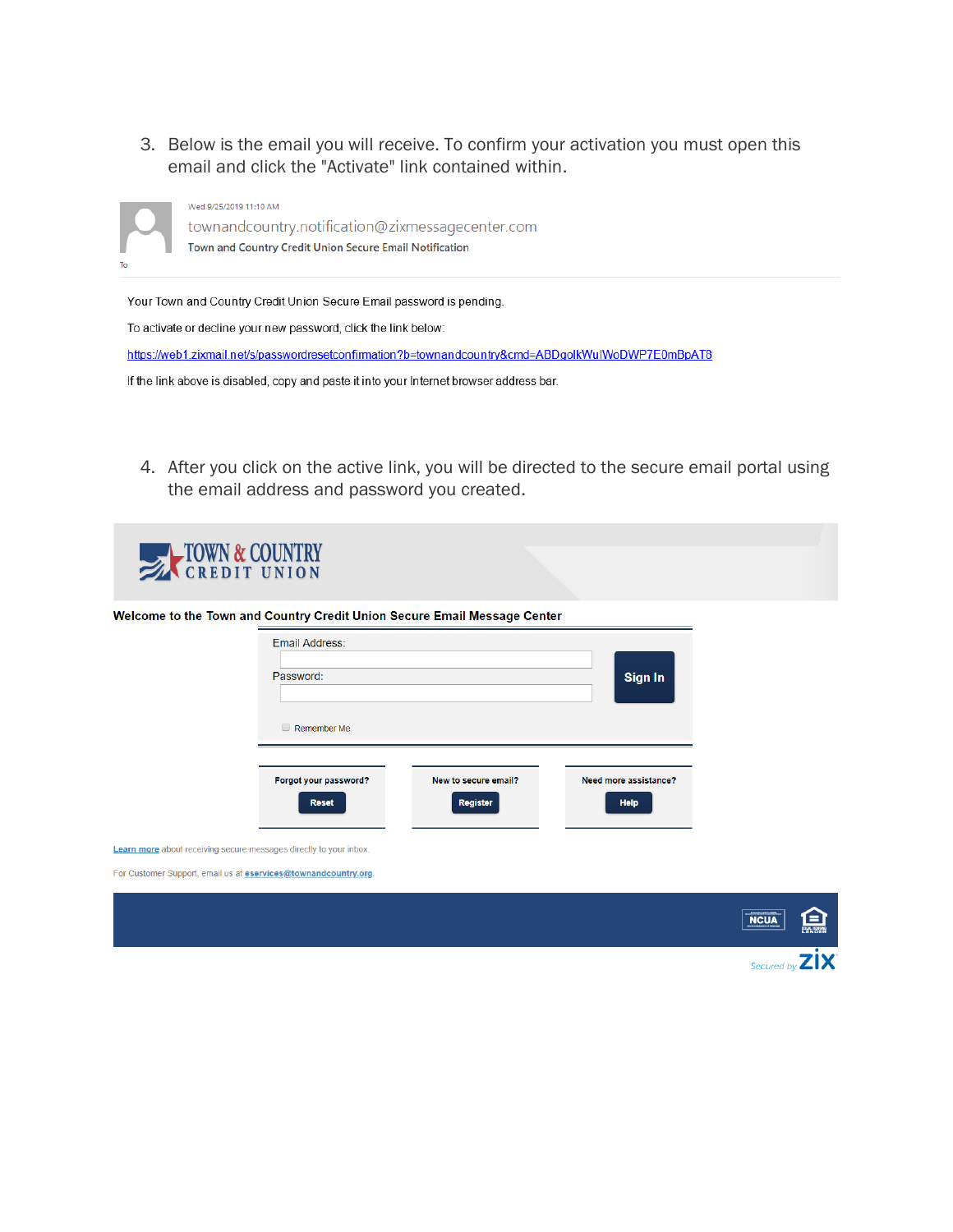5. Once logged in you will be at the main screen of the portal. From here you can view received email, or use the top navigation to do other tasks such as inputting addresses, composing secure email, viewing sent mail or creating drafts for future emails.

|               | TOWN & COUNTRY            |                            |  |                                                                                                                 |  |
|---------------|---------------------------|----------------------------|--|-----------------------------------------------------------------------------------------------------------------|--|
| <b>Inbox</b>  | Address<br>Compose        | Sent Mail<br><b>Drafts</b> |  | $\Omega$                                                                                                        |  |
| Refresh       | <b>Delete</b>             |                            |  | Sign Out                                                                                                        |  |
|               | You have no new messages. |                            |  | Last Sign In: Aug 27, 2013 4:03 PM                                                                              |  |
| <b>Select</b> | From                      | <b>Subject</b>             |  | <b>Date</b>                                                                                                     |  |
| No messages   |                           |                            |  |                                                                                                                 |  |
|               |                           |                            |  | <b><i><u>PERSONAL PROPERTY</u></i></b><br>Ξ<br><b>NCUA</b><br><b>TOUL HOUSING</b><br>Secured by <b>ZIXCO</b> rp |  |

6. In order to send a secure email, click on the "compose" tab in the top navigation bar, enter the address you want the email sent to, a subject line, and a message. If you have a file you need to attach, click the "attach file" button.

| <b>EXPEDIT UNION</b>                                                                                                                                                                                                          |                                                                |
|-------------------------------------------------------------------------------------------------------------------------------------------------------------------------------------------------------------------------------|----------------------------------------------------------------|
| Sent Mail<br>Compose<br>Address<br><b>Drafts</b><br>Inbox                                                                                                                                                                     | $\left( 2\right)$                                              |
| Save Draft Attach File<br>Send                                                                                                                                                                                                | Sign Out<br>Last Sign In: Aug 27, 2013 4:03 PM                 |
| To:<br>Cc:<br>Subject:<br>Attachments:  None  v                                                                                                                                                                               |                                                                |
| $\boxed{I}$<br>$\left[\frac{1}{3}\Xi\right]$<br>$\boxed{m}$<br>$\boxed{F}$<br>$\equiv$<br>目<br>$\boxed{\equiv}$ Font<br>B<br>$[\underline{u}]$<br>(三)<br>$\equiv$<br>$\bullet$   Size $\bullet$<br>$\sqrt{2}$<br>$\mathbf{v}$ | $\vert \bullet \vert$                                          |
|                                                                                                                                                                                                                               | $\pmb{\mathscr{h}}$<br><b>NCUA</b><br><b>CALINUM</b><br>LENDER |

Secured by **ZİX**COPD